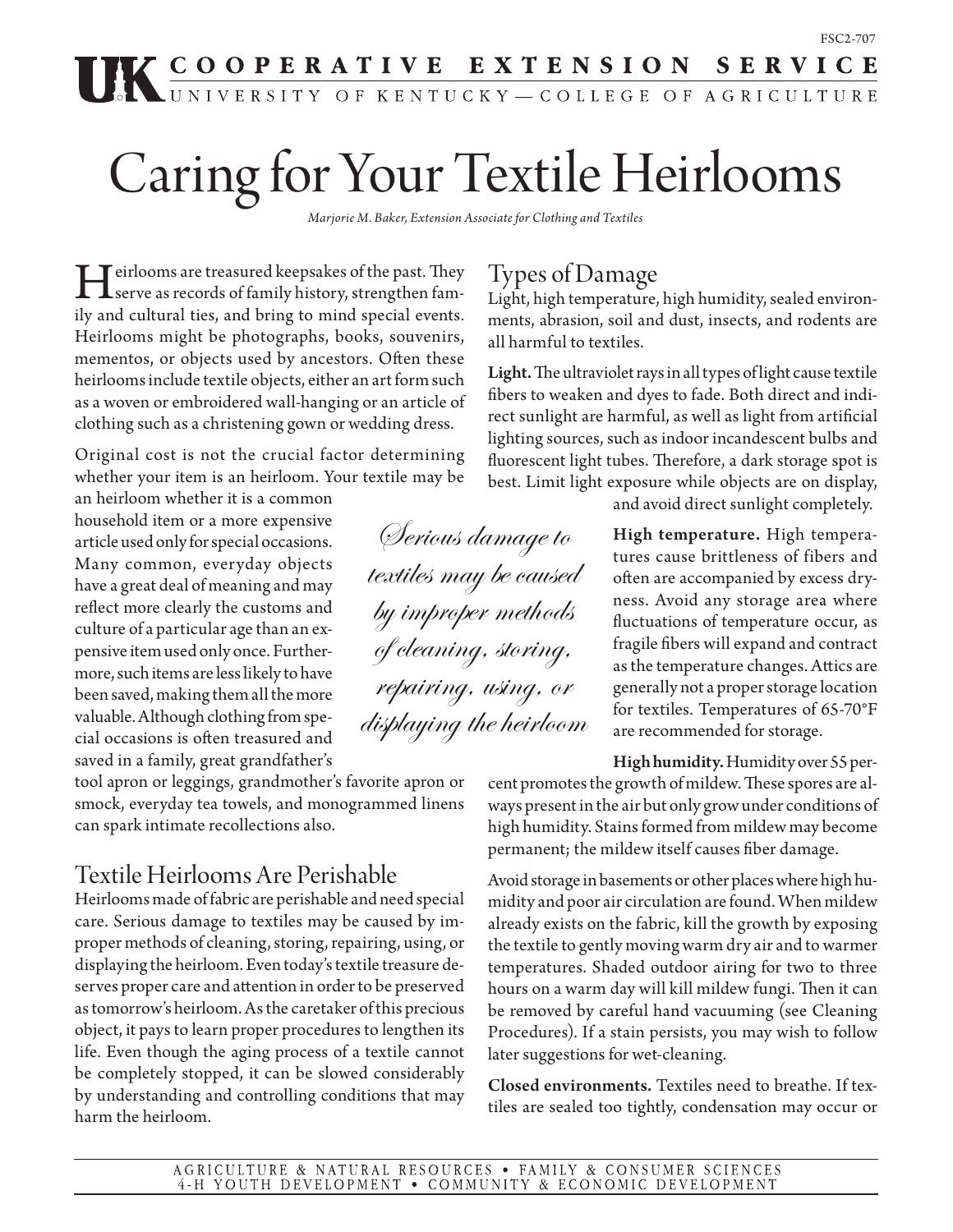A careful examination of a textile heirloom should be done before any decisions on care or storage are made.

harmful fumes may form. Avoid plastic bags completely, as they often give off harmful by-products as they age. Another disadvantage of plastic containers, boxes or bags is the static electricity they generate, which attracts dust. Instead of plastic bags, use well-washed unbleached muslin fabric or old, freshly laundered white sheets to cover items. Muslin allows the textile heirloom to breathe but must be laundered periodically when used for wrapping. Tissue paper also allows for air circulation but should always be the acid-free type, available from museum supply sources.

Abrasion. To avoid abrasion, handle your textile heirloom carefully. Avoid flexing it in worn areas. Eliminate conditions which may cause snagging: Remove jewelry from your hands before handling textile heirlooms, and avoid rough edges on storage shelves or drawers. Always work on a padded surface; place an old sheet down over a work table. Damage may have occurred already, such as from repeatedly tucking in a quilt. In cases of extreme wear, a damaged textile may need reinforcing in weakened areas before storing. Follow the steps outlined in the Reinforcement section of this publication.

Soil. Always have clean hands when touching textile heirlooms to avoid transferring dirt, body oils, and perspiration salts. Use only pencils for note taking; never work around the textile object with ink or ballpoint pens. Make sure work surfaces are clean and dry.

Insects. Preventive maintenance is the best way to eliminate damage from silverfish, clothes moths, and carpet beetles. Silverfish are attracted to textiles containing starch, sizing, glue, or paste. Insecticides with residual action, such as diazinon, are effective when sprayed along baseboards, corners, and floors. Never spray insecticides directly on the textile.

Clothes moths and carpet beetles are especially attracted to wool, furs, and feathers. Vacuuming will effectively remove these insects and their eggs. Treatment with paradichloro-benzene moth crystals is somewhat effective. Enclose the textile with the crystals for two months in a sealed container—since the fumes are toxic to humans—but do not allow the crystals to touch the fabric. Place the crystals above the textile being treated, as the vapors they give off are heavier than air and will fall, not rise. Do not use moth crystals around leathers, feathers, and some plastic products. Other solutions to larvae infestation include freezing for two months, dry-cleaning, or treatment in a microwave oven for four to five minutes. If you use a microwave, make sure no metal items such as zippers, buttons, and/or hooks and eyes are present.

Rodents. Never store textile heirlooms close to a food storage area because mice like to chew textiles. Snap traps with bait are effective rodent controls.

Overall damage control. Inspection of textile heirlooms on a regular basis at least every four to six months is important so that problems can be identified and solved. Place a clean sheet of laundered, unbleached muslin in the bottom of your storage area so you will quickly notice pest droppings. Lots of small, dislodged fibers are signs that insects are eating your heirloom.

## Analysis of the Textile Heirloom

A careful examination of a textile heirloom should be done before any decisions on care or storage are made. You need to know the fiber content, location and type of any soil, and physical condition of the object.

Fiber content. To identify fiber content, use a burning test. Remove a short portion of yarn from both warp and filling directions in an inconspicuous spot in the hem or seam allowance. Be certain to test each fiber type in the garment, including the lining. Use tweezers to hold the yarn over a flame. A cellulosic fiber such as cotton, linen, or rayon will burn quickly even when removed from the flame source and will leave only a very small amount of fine gray ash. Protein fibers of silk and wool, in contrast, have a strong odor like that of burnt hair from a blow dryer and usually extinguish themselves when removed from the flame source. They leave a black, crushable, bead-like ash. Man-made fibers such as acetate, nylon, polyester, and acrylic most often burn slowly with a somewhat chemical odor and produce a hard, melted bead which is tan in color.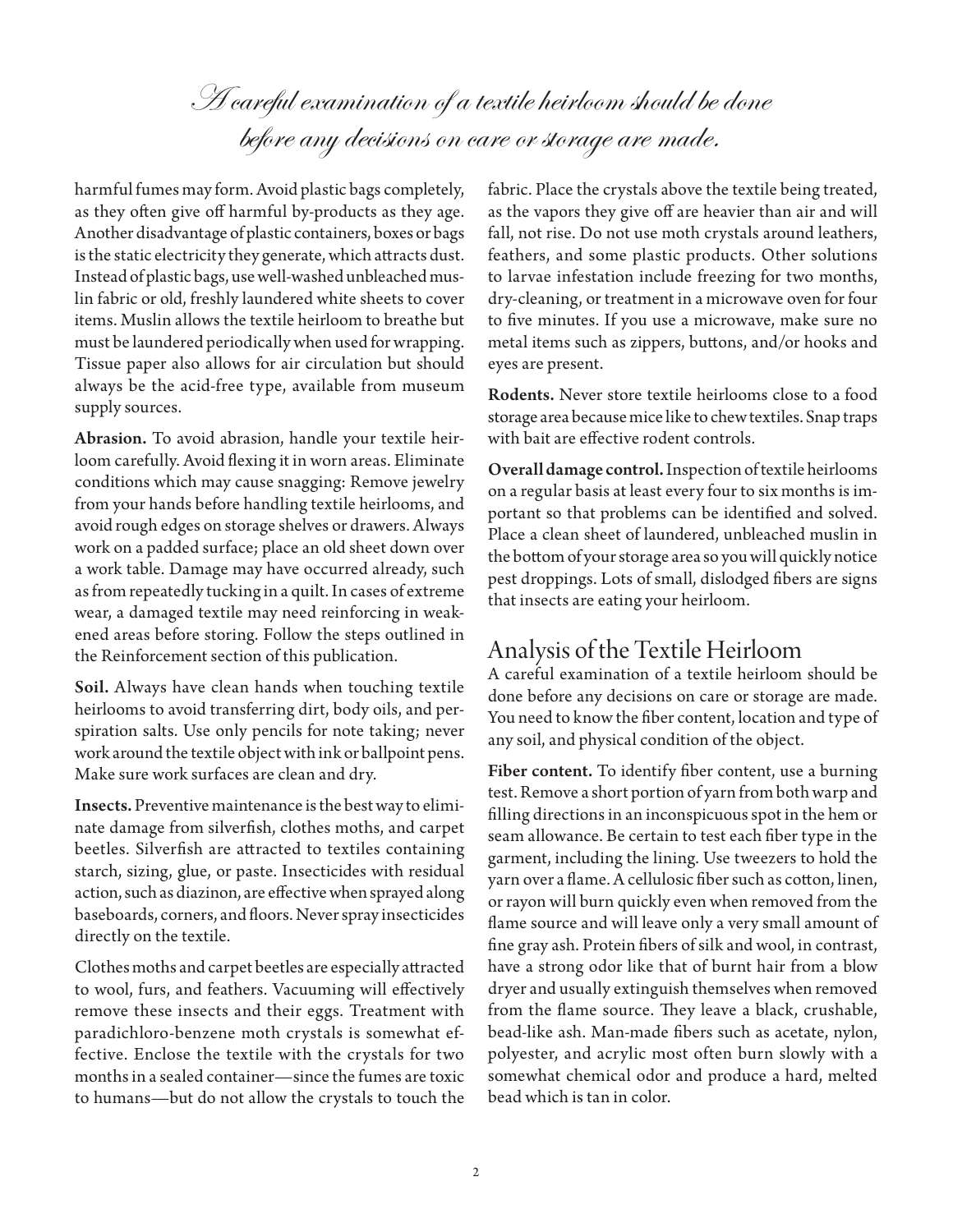Soil. The terms *dust, dirt,* and *stain* refer to somewhat different conditions, and it is helpful to distinguish among them. Dust is made of dry, light, loose particles that can be removed by vacuuming. Dirt, however, is embedded soil in slightly larger quantity than dust. Stain is an unwanted color on a textile, formed when some foreign substance comes in contact with the fabric. Soil causing the stain may have already been removed, leaving a stain behind.

Dust should always be removed, as even tiny particles lodged in fabric may cause abrasive action and harm its structure. Stored objects should be covered with a dust wrap, but not plastic wrapping, as plastic generates static electricity which attracts dust.

Dirt and soil also should be removed by either vacuuming or vacuuming combined with wet-cleaning procedures outlined under the Care section of this publication.

The location of soil and stains on the article should be recorded so that later you can determine how successful you were at removal. Photos or a sketch of both front and back views of the article is most helpful. Consider taking before and after photos for comparison.

**Physical condition.** Weakened areas with broken yarns, frayed fabric, or missing stitches should also be identified and sketched. Then you may choose to reinforce the damaged area, as outlined in the Reinforcement section. Gentle repair is sometimes needed to maintain a weakened textile heirloom, especially if it is to be displayed. Still, caution is advised. The rule museums generally use is to not replace whole sections of fabric, but only support and reinforce existing fabric. This philosophy may be a helpful guideline for you also. The goal is not to make the heirloom appear new but simply to maintain it in a safe manner.

## Reinforcement

Many museum conservators are purists and insist upon using cotton fabric to repair cotton heirlooms, wool for wool, and silk for silk. You can be less restrictive and select support fabrics based upon appropriateness of fabric weight, color, and texture. For instance, silk is costly and often difficult to obtain, but nylon may be as sheer, more plentiful, cheaper, and certainly stronger over a longer time than silk.

Whatever fabric you select for reinforcement, certain guidelines should be followed:

- • Alwayslaunderthe newfabric twice before applying it to the heirloom. This removes unwanted sizing, excess dyes, and finishes. Do not use fabric softener or dryer sheets.
- A frayed area may need either a covering over the surface, or both support and covering as a sandwich-type reinforcement.
- • A supportive fabric may need to be almost as heavy as the original. However, never select a support fabric that is heavier than the frayed original because the added weight could cause damage.
- • A covering fabric often needs to be sheer and transparent so that it will not obscure the fabric it protects. Suitable for use are cotton batiste, voile, nylon chiffon, silk crepeline and organza. Tulle is quite good, but nylon net is too stiff and will cut fibers.
- • A beige color may be neutral enough to blend over a frayed printed area of many colors.
- • Reweaving is generally not recommended.
- Turning under the raw edge of a sheer, protective fabric to form a hem is not necessary. Unlike a normal patch, a hem is not really needed in this instance and only makes the sheer fabric more visible.
- • Select appropriate stitching thread.Never use a nylon monofilament thread as it is too stiff and cuts fragile fabrics. A thinner thread of smaller diameter is best. Silk, cotton, cotton-wrapped synthetic or long-staple, polyester thread may be chosen. Yarns unraveled from the selvage of the support fabric may also be used for stitching. They match in color and are smaller in diameter.



**Figure 1.** A tulle patch is applied to frayed areas of the quilt. Turning under the raw edge is not necessary. A tulle patch is barely visible.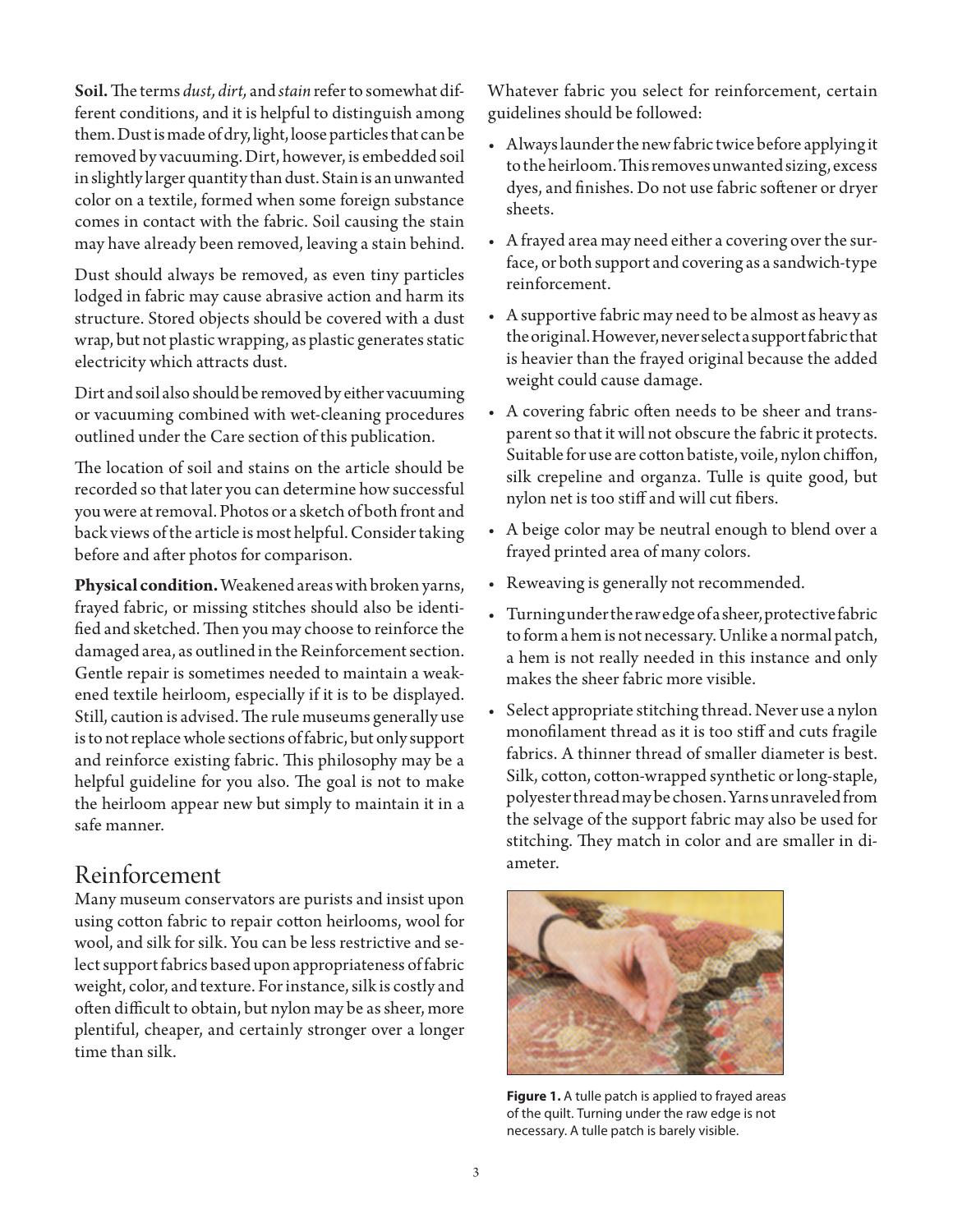

**Figure 2.** When patching or mending a quilt or other heirloom, always insert the needle at a right angle to the fabric. Go between yarns to avoid breakage.

Use a small needle for stitching. Large needles leave large holes.

- Hand stitch with the needle held perpendicular (at right angles) to the fabric, taking one stitch at a time. This way you will not bend or split the yarns. Enter the fabric between the yarns in the weave (that is, in the spaces).
- Make stitches 1/4-inchlong. Shorter (less than  $1/4$ -inch) stitches place strain on one or two yarns and may cause breakage and damage; a  $4$ -inch stitch distributes the stress over several yarns.
- • Stitches made in the same direction as warp yarns or filling yarns will show less than those made on a diagonal or bias.
- • Never knot the thread, as the knot will pull through, leaving a hole and damaging a fragile fabric. Rather, secure stitching with two or three gentle back stitches at the beginning and end.
- If the object is truly a collector's item, it remains more valuable if all frayed fabric is left intact. An example would be to apply new sheer binding over the frayed, old binding of a valuable quilt.

## Cleaning Procedures

It may be best to leave stains alone. Sometimes discoloration is permanent, and if it has been present a long time, the stain has probably already weakened the fibers. Trying to remove the stain may be worse than just leaving it—you may create a hole. This is especially true of stains formed from oxidized iron such as rust and blood stains. Keep in mind that a permanent stain may appear even darker than before if the item is wet-cleaned and this cleaning whitens the background. If the stain is stiff or otherwise appears as though some original soil is there, then it is best to remove the soil, through vacuuming and possible wet-cleaning, as the soil may attract insects.

You may wish to consider the stain a part of the heritage associated with that textile heirloom. For museums, a blood stain on a flag carried in battle has a special significance. Your stain's appearance may not really be an eyesore but a piece of history interwoven in a much loved and used item.

The guiding principle to cleaning an heirloom textile is to start with the least damaging or gentlest of cleaning procedures and work your way up only if necessary! In most cases, the simplest procedure is sufficient for achieving an acceptable appearance. Usually wet-cleaning or drycleaning are unnecessary for textile heirlooms. Often, airing alone or airing and vacuuming are the only safe treatments for very fragile items like silks.

**First: Airing.** Airing should be done indoors to avoid potential light damage from the sun. Never leave the item in direct sunlight. Support the heirloom on a flat, horizontal surface, rather than allowing it to hang. Neither should the textile item be shaken or beaten, as undue stress can damage the fabric by breaking yarns and pulling lose any weakened stitches.

**Second: Vacuuming.** Dust and dirt are abrasive, damage fibers, stain fabric surfaces, and may attract insects. Loose surface dirt may be removed most easily by using a soft upholstery-brush attachment with a hand vacuum. Low-powered suction is desirable; strong suction might break loose any weakened yarns. Therefore, whenever vacuuming, always protect the fabric by first placing over the textile surface a rectangular piece of flexible window screening of polypropylene or fiberglass, never metal. Screening can be purchased at your local hardware store. Prewash screening and to prevent snagging, cover the sharp, raw edges of the screening with bias tape that is machine-stitched in place. Remember to vacuum both the front and reverse sides of your textile, as well as in sleeves and facing corners. Vacuuming should follow the grain line of the fabric. Avoid applying suction where painted-on gold or pigment forms the design and might be lifted away by suction; never attempt to clean these items.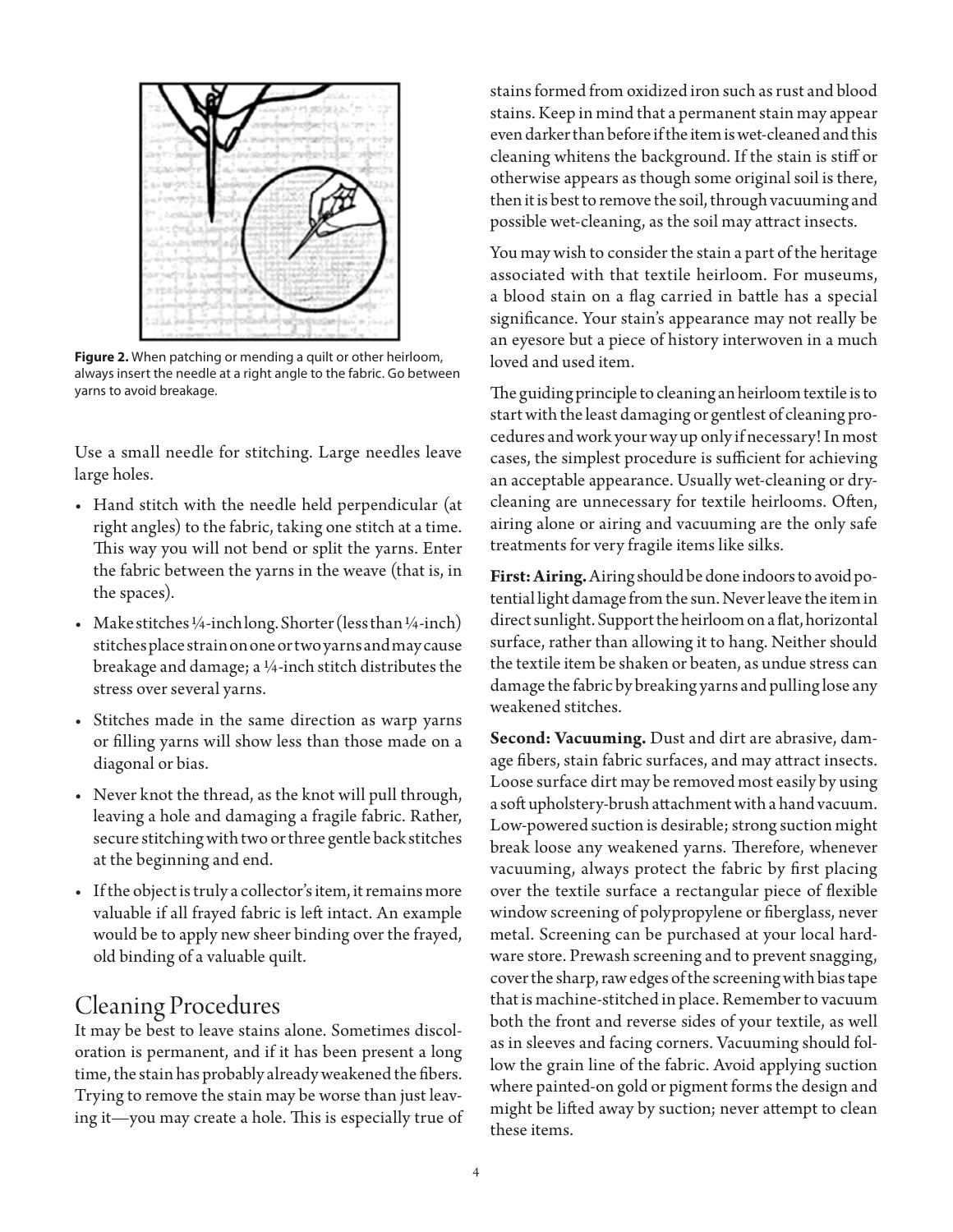

**Figure 3.** Cover heirloom textile with fiberglass windowscreening before using a hand-held vacuum with low suction and a brush attachment.

**Third: Wet-cleaning.** Never launder a textile heirloom; instead, "wet-clean" it. Wet-cleaning implies several things: soaking, not agitation; water only, not water with detergent; a long soak time of 30 minutes to one hour; and not one soak but many soaks—three to five or more, until water appears clear and is no longer discolored by dirt. Water is the most universal solvent, and by itself is effective in removing most dirts, except oily ones. A lukewarm temperature of 90°F is appropriate. Never launder a textile heirloom in a washing machine, even on a gentle cycle. Spot-cleaning is not recommended as it may leave watermarks.

The purpose of wet-cleaning is to remove any soil left after airing and vacuuming. Three things must be determined before the wet-cleaning is even attempted: colorfastness of dyes, fiber content, and location of the dirt.

*Colorfastness.* To test for the colorfastness of dyes, use an eyedropper to apply several drops of water to a colored area in an inconspicuous location such as an inside hem or seam allowance. Let the fabric soak a minute or two, then blot with a white tissue to see if any color is removed. Remember to check each color in the article. If any color bleeds or comes off onto the tissue, wet-cleaning should not be done.

*Fiber.* Although wet-cleaning is potentially very damaging if not properly done, it can provide a clean, healthy textile. Cottons and linens usually benefit from wetcleaning. Old silks seldom can be wet-cleaned because of the dyes and metallic salts added to weighted silks. Rayons, introduced in 1910, are greatly weakened and



**Figure 4.** Use an eyedropper to test each color of a textile for colorfastness of dyes.

distorted when wet, so extra care and support should be given. Woolens may be wet-cleaned, but only at room temperatures and with no agitation, in order to prevent felting and shrinking.

*Dirt.* Slight agitation (an up-and-down palm motion of the hand) above the most soiled areas is sometimes needed to assist the water in soil removal. More severe concentrations or oily dirts may need the addition of detergent to water. Since most dirt is acidic, often a mildly alkaline detergent may encourage its removal. Follow precautions in the later section about detergent soaking.

#### *Preparations for Wet-Cleaning*

- Determine appropriateness of wet-cleaning by identifying colorfastness, fiber, and dirt, as described previously.
- • Repair any seriously damaged areas before cleaning.
- Use a large, flat area for cleaning, such as in a clean sink or bathtub or a specially made temporary basin constructed from 2 x 4-inch boards and lined with plastic sheeting. Plan ahead for draining, too, since several rinses will be required.
- Use a support of fiberglass screening to lift the article out of the water each time. Textiles absorb a great deal of water and become quite heavy when wet: A 1-pound cotton item will weigh nearly 4 pounds when wet. By using a support screen to lift out a wet textile before draining, soiled water will not filter down through fabric and resoil it.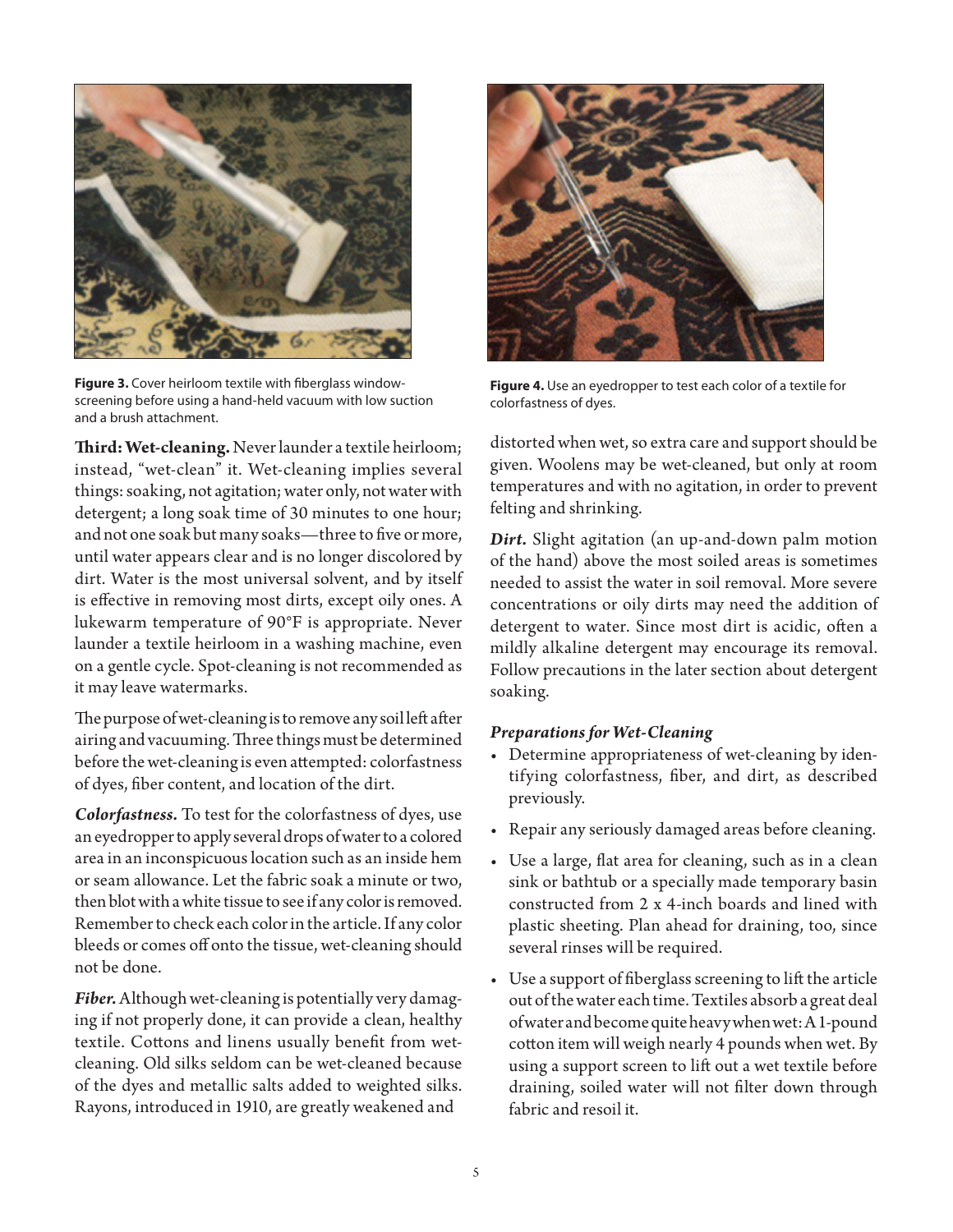- • Temporarilyremovefragiledecorationsorthosemade of metal, which might rust, and replace them carefully when you are finished cleaning.
- • Sandwichaveryfragiletextileitembetweentwolayers of screening and baste the screens together loosely, at least 1 inch from the outer edges of the heirloom. This method will prevent the item from floating around and receiving unnecessary abrasion.
- Clean the item in soft water, if possible. Distilled water may be purchased and is preferable for at least the last rinse. Beware of collected rainwater; although soft, it may contain a great deal of dust from air pollution or roofs. Tap water is often hard water, containing some dissolved minerals, but it is preferable over discolored, soft rainwater.



**Figure 5.** Improvise a tray of boards and plastic sheeting to use for wet-cleaning. The boards do not need to be nailed together. Center-front board slips out for easy drainage.

### **The Wet-Cleaning Soak**

- • Supportthetextileitemwithfiberglassscreeningwhen lowering it into and lifting it from the water.
- • Avoid agitation; never scrub. A gentle up-and-down motion with the palm of your open hand above the textile surface in the most soiled areas will help move soil gently through fibers of the heirloom.
- Soak item a minimum of three to five soaks of 30 minutes to an hour each. If the water becomes discolored during soaking, replace and repeat the soaks until the water remains clear.

#### **The Detergent Soak**

Remember, this step is usually not necessary. Most traces of dirt will be removed with several clear-water soaks. The decision to use a detergent soak should be made only after a series of three or more water-soak cycles have been completed and some traces of dirt still remain on the garment.

*Soaps* and *detergents* are two different types of cleaning compounds. Do not use soaps with hard water, as soaps form a scum or "bathtub ring" when they combine with minerals in hard water. This scum will coat textile fibers.

- • Useamild,non-ionic,neutraldetergentsuchasOrvus WA Paste (often available at horse tack shops) or a very mild dishwashing liquid. Do not select heavy-duty detergents designed for family wash; they are much too harsh for textile heirlooms. A fragrance-free detergent is preferred as highly perfumed or colored detergents may leave traces of odor or color behind.
- Choose another cleaning product if the one you selected leaves the water cloudy when it desolves. Mild detergents clean very well in either hard or soft water and will not form scum. A clear solution means no scum will resoil fabric surfaces.
- Use a concentration of .2 (0.002) percent detergent to water; that is, use the amount recommended by the manufacturer for low levels of soil. Generally 2 tablespoons of liquid detergent to 4 gallons of water equals a 0.2 percent solution.
- Soakin detergent for at least 30 minutes. The soak may be repeated several times if the water continues to be discolored due to soil removal.
- • Use a gentle up-and-down movement with the palm of the hand over the soiled areas; never use vigorous agitation.
- Use cool or low-warm water temperature no higher than 90°F. Cleaning products dissolve most thoroughly in hot water, however, so you may use a small amount of hot water to dissolve the detergent completely, then cool the soak to the correct warm temperature before the textile heirloom is immersed.
- • Rinse thoroughly to remove all traces of detergent from fabric. This means at least five rinse-soak cycles of 20 to 30 minutes each.
- • For the final rinse, use distilled water.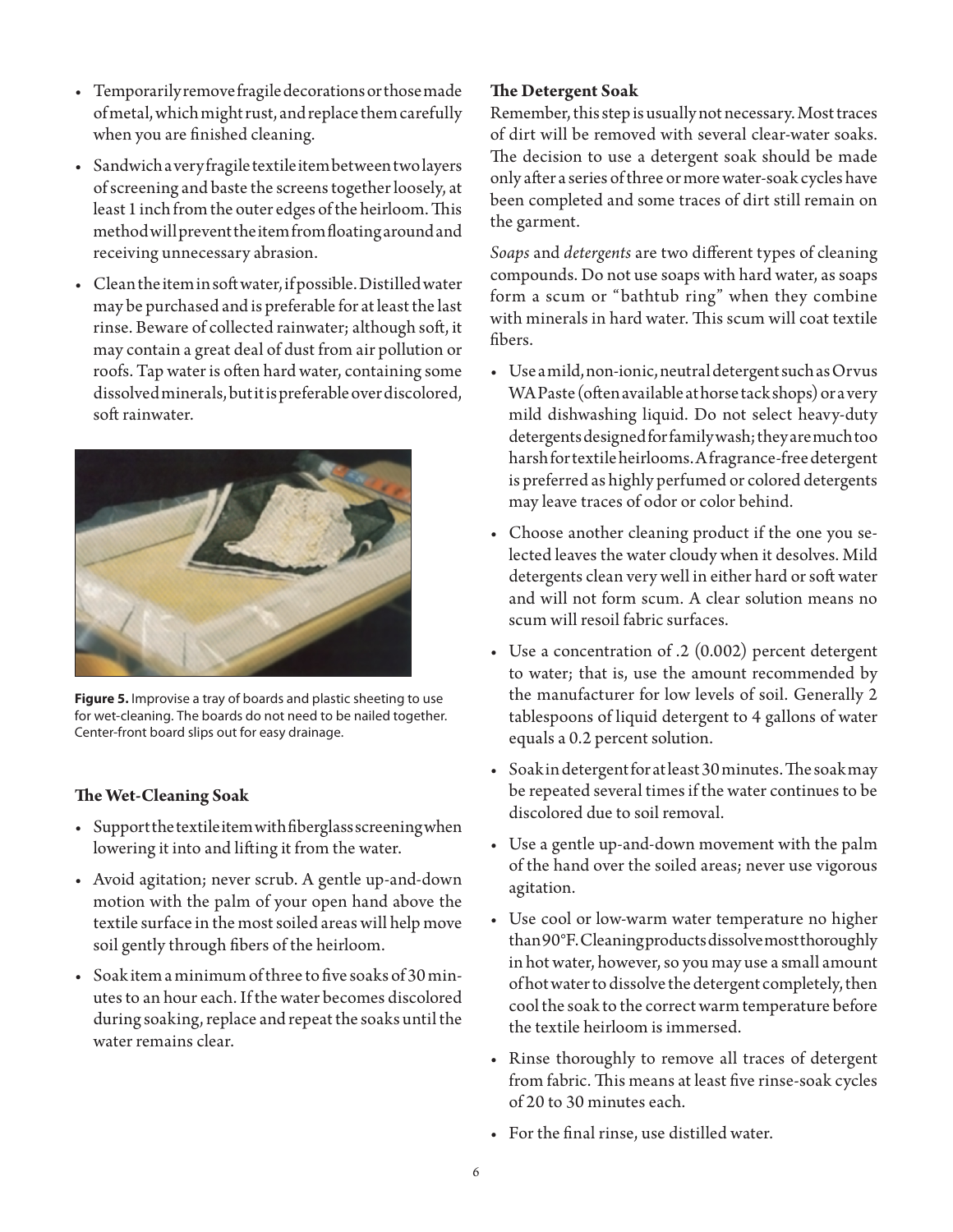#### *Drying*

- Hasten drying by selecting a dry day for your project and by using a fan to circulate air in the room. Never let the air blow directly on the object, however.
- • Use clean, dry towels as blotting surfaces to remove excess water, replacing as necessary.
- Select a drying space large enough to lay the textile out flat.
- • Removewettowelsandair-dryonaflatFormicasurface or on dry towels in a well-ventilated room.
- • Gently line up warp and filling yarns; shape the heirloom back to its original form while it is still wet, if necessary.
- • Stuff the gathered portions of the object with nylon tulle before drying if necessary.
- • Avoid tumbling in a clothes dryer or even using a hair dryer to dry the textile.
- • Avoid ironing a textile heirloom. An iron's intense heat, pressure, and weight can damage fragile fibers.

**Fourth: Dry-cleaning.** Because commercial drycleaning involves a lot of tumbling in a large machine, it is the least recommended procedure for cleaning delicate fabrics. The process places a great deal of strain on fabrics. Avoid sending weak and fragile heirlooms to be dry-cleaned; wet-cleaning is much safer for textile heirlooms. Dry-cleaning removes natural oils and waxes that keep fiber flexible, so when used on very old or brittle fabric, dry-cleaning solvents tend to dry out the fibers even more than they were.

Dry-cleaning solvents may leave very small crystal deposits on a garment, only visible under a microscope, but abrasive nonetheless.

Dry-cleaning is usually best for removing oil-borne stains such as waxes, tars, cooking oils, and fats. It is also good for fabrics which might shrink a great deal in water, or for fabrics with dyes that run or bleed. Under any one of these three circumstances, you may opt to dry-clean.

If, after recognizing both the disadvantages and advantages of dry-cleaning, you decide that this is the best way to clean a textile heirloom, locate a cooperative and knowledgeable dry-cleaner. Ask him to clean the item in the "first run" of that batch of solvent. Most dry-cleaning

solvents will be used several times before being changed or filtered for reuse. Dirty solvents may, in fact, put more soil into your heirloom than was there originally. You may wish to request that your item not be pressed after dry-cleaning. The steam and heat from this procedure is harmful.

## Storage

- Choose a storage area that is cool, moderately dry, and dark. The ideal temperature is 65–70°F and the ideal humidity is 40–50 percent.
- • Clean items before storing. Storing a soiled textile item may attract insects and set permanent stains.
- • Storetextilesflatwheneverpossibletoavoidstrainfrom weight and gravity on certain areas such as shoulder seams and waist-bands. In a flat position the fibers can relax without undue stress.
- • Store textiles loosely covered in order to allow air circulation and to prevent dust accumulation and accidental snagging.
- Avoidwrapping textiles in plastic bags, as air circulation is cut off and moisture may condense. More important, plastic bags gradually age and release harmful acidic fumes. The printing on cleaner bags will also come off and permanently stain objects.
- • Avoid wrapping textiles in newspapers or even tissue paper, as all paper products gradually decompose and release acidic fumes. Blue tissue paper, although unbleached, is still acidic and should not be used.
- • Consider storing textiles in special acid-free tissue paper, cylinders, and cardboard boxes. These can be purchased from museum supply houses but are expensive. You may wish to contact them for samples and prices.
- • Useold,freshlylaunderedcottonsheetsandpillowcases or unbleached muslin to wrap textile heirlooms.
- • Seal all wooden surfaces of drawers or shelving used for textile storage. Raw, unsealed wood surfaces contain naturally occurring acids, which are continuously leaching out. Textile fibers, especially cotton and linen, are harmed by acid fumes. Sealing the wood surfaces with two coats of a polyurethane varnish—not shellac—helps to prevent the escape of these fumes.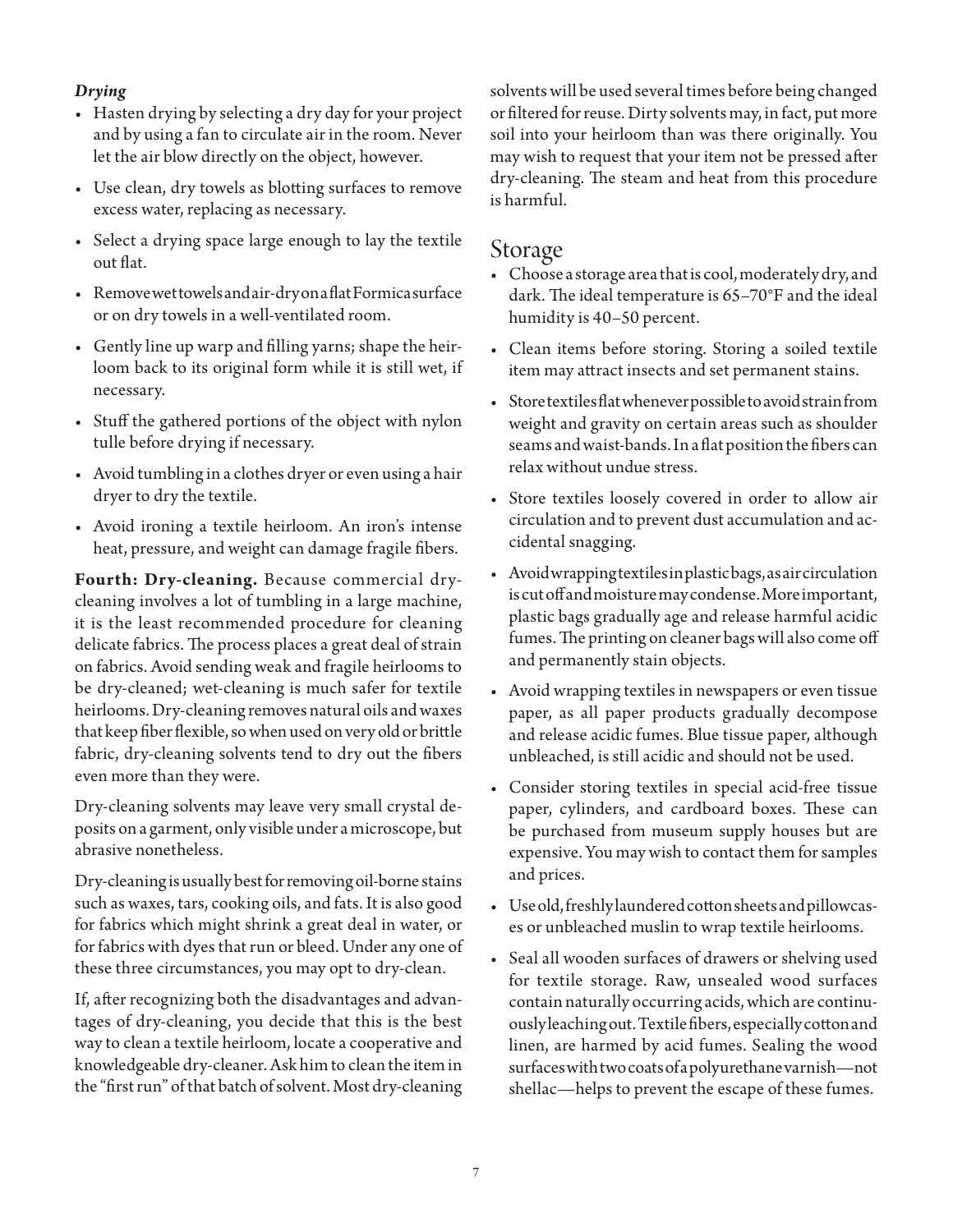

**Figure 6.** To avoid sharp creases, stuff folded edges when folding cannot be avoided.

- Seal metal surfaces. Metal surfaces may oxidize from air and moisture to form harmful rust. Protect your textile from direct contact with metal surfaces by lining metal surfaces with laundered unbleached muslin or sheeting. Never use straight pins, safety pins or metal hangers because they quickly rust and cause permanent staining.
- • Avoid folding textile heirlooms if at all possible, as creases damage and may break already fragile fibers and yarns.
- • Stuffthefoldededgewithcrumpledpiecesoflaundered muslin, sheeting, nylon tulle, or acid-free tissue to prevent sharp creases if folding cannot be avoided.
- • Air out stored items periodically and refold on new lines rather than old ones, so that eventual strain and breakage of fibers in one spot is avoided.
- Roll flat textiles onto cylinders for storage, thus avoiding folding and creasing. Make sure the cylinder is slightly longer than the textile item to be rolled. If acid-free cylinders are not available or affordable, wrap a cardboard cylinder with several layers of washed muslin or acid-free tissue paper before rolling the flat textile onto it. Carefully avoid forming any folds while rolling. Always use a muslin dust cover. Secure it loosely to the rolled item with white twill tape or a strip of muslin, never tight string or rubberbands.
- • Avoid rolling a textile item which must be folded or has fabric folds as part of its design, such as a pleated garment. Rolling sharpens any creases or folds and breaks the yarns.
- Avoid storing heavy textile heirlooms on top of lighter weight, more delicate items. Put the heaviest items in the bottom of the drawers or boxes. Place muslin pieces between each item.
- Store all costumes and accessories flat rather than hung if possible. If folding them becomes necessary, follow the natural body seamlines, such as waistlines and armholes. Padding with soft, laundered muslin may be necessary to keep the garment smooth in certain areas. Remember to stuff folds to prevent sharp creases.
- If hanger storage of costumes is unavoidable, use wellpadded hangers, not thin wire ones, which may rust. Fiberfill batting secured with muslin covers around wire hangers does quite well. Basted-in loops of twill tape at the waistline will support the heavy skirt of the dress. Be wary of plastic hangers, since many decompose and release harmful fumes. Often they become brittle after four to five years and snap under the weight of a garment.



## **How to make a padded hanger**

- 1. Trace pattern slightly larger than the hanger. Add ½-inch seam allowance.
- 2. Cut out two pieces, making V-cut at top for hook to protrude.
- 3. Begin stitching at one end and go around side to other end. Leave bottom of cover open. Turn rightside-out.
- 4. Stuff each corner of cover with polyester fiberfill.
- 5. Insert hanger before stuffing further.
- 6. Continue stuffing, first placing fiberfill between top of wire hanger and cover.
- 7. Fold under raw edge at bottom of cover.
- 8. Pin, baste, and stitch.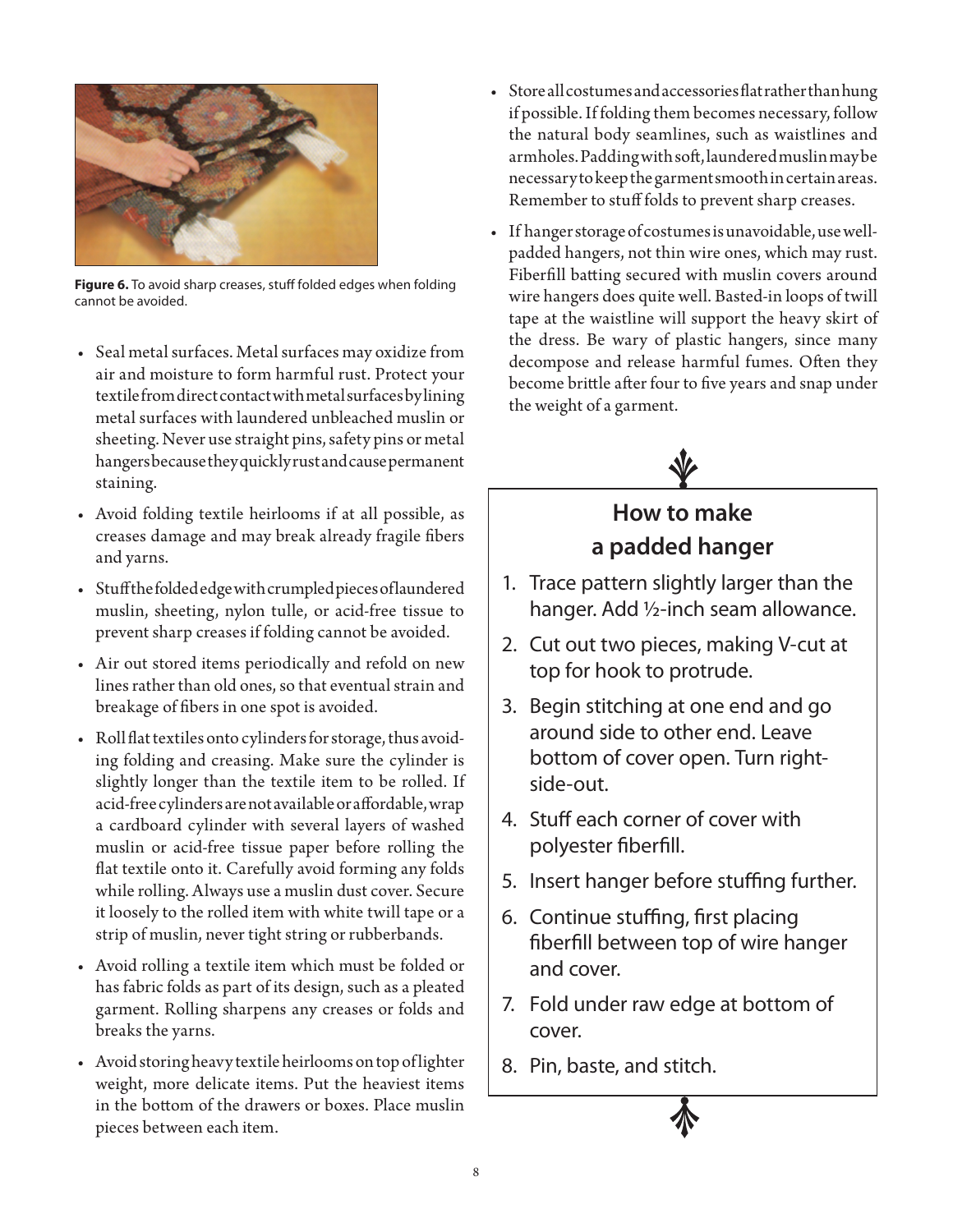## Display

One of the best ways to enjoy your textile heirloom is to place it on display. Unfortunately, displaying is far more damaging—even under the best conditions—than properly storing the item in a dark, dry, protected place. Flat textiles such as quilts, quilt pieces, flags, samplers, handkerchiefs and dresser scarves are most suitable for mounting and display. Displaying three-dimensional items such as clothing is very difficult and is not recommended. The following guidelines will help you to properly display your heirloom so that damage is minimal.

- • Alwayshangthetextileonacontinuouslyshadedwall. Never place it in the path of direct sunlight or near a frequently used lamp or spotlight, since fading and fiber damage will occur.
- Avoid leaving a textile on display for an extended time. Rotate it with other art pieces. The longer it is displayed, the greater the likelihood of damage.
- • Avoid using an adhesive to secure a textile item.

Methods of displaying textile heirlooms vary according to their size, as explained in the following section.

#### *Small Heirlooms*

- • Small heirlooms are best displayed bymounting them to a backing fabric. Use laundered, unbleached muslin, canvas, or linen for the backing, which serves as a support for the whole weight of the object.
- • Seal wooden stretchers completely with two coats of polyurethane varnish before mounting the backing fabric to them. Stretch the backing over the stretcher and secure it to the backside of the frame using rustfree staples.
- • Then,carefullystitchtheheirloomtothebackingfabric, using the same guidelines mentioned under Repair. Place enough stitches across horizontally in the central area to help support the item's weight when hanging.
- • Use acid-free matting board to prevent damage from paper decomposition and acid fumes.
- Mount small textiles behind glass or acrylic sheeting to prevent dust and household fumes from collecting on the surface. Glass is preferred, as static electricity produced by acrylic sheeting attracts dust.

• Don'tallowglassoracrylicsheetingtotouchthetextile, because moisture may condense on the inside, causing the fabric to mildew. Space is needed between fabric and glass for air circulation. Place spacers inside the frame to separate the glass from the heirloom.



**Figure 7.** Above: Back view of textile heirloom hung from muslinencased dowel. Below: A cant or sloping board for displaying large heirlooms.

#### *Large Heirlooms*

- Any free-hanging, large textile, such as a quilt, banner, or tapestry, should have a muslin lining stitched to it. The lining serves as a protective barrier between the heirloom and the wall behind it.
- Keep in mind that many textile items are not perfectly square or rectangular because they are hand-woven or handmade. One side may be longer than another. Hang the item so that warp grain lines (those parallel to selvages) are perpendicular to the floor, even if this means one side is  $1/2-1$  inch higher than the other side.
- Forlarge, flat items, use one of the following two methods of hanging: (1) using hook-and-loop fasteners, such as Velcro®, at the top, or (2) inserting a dowel.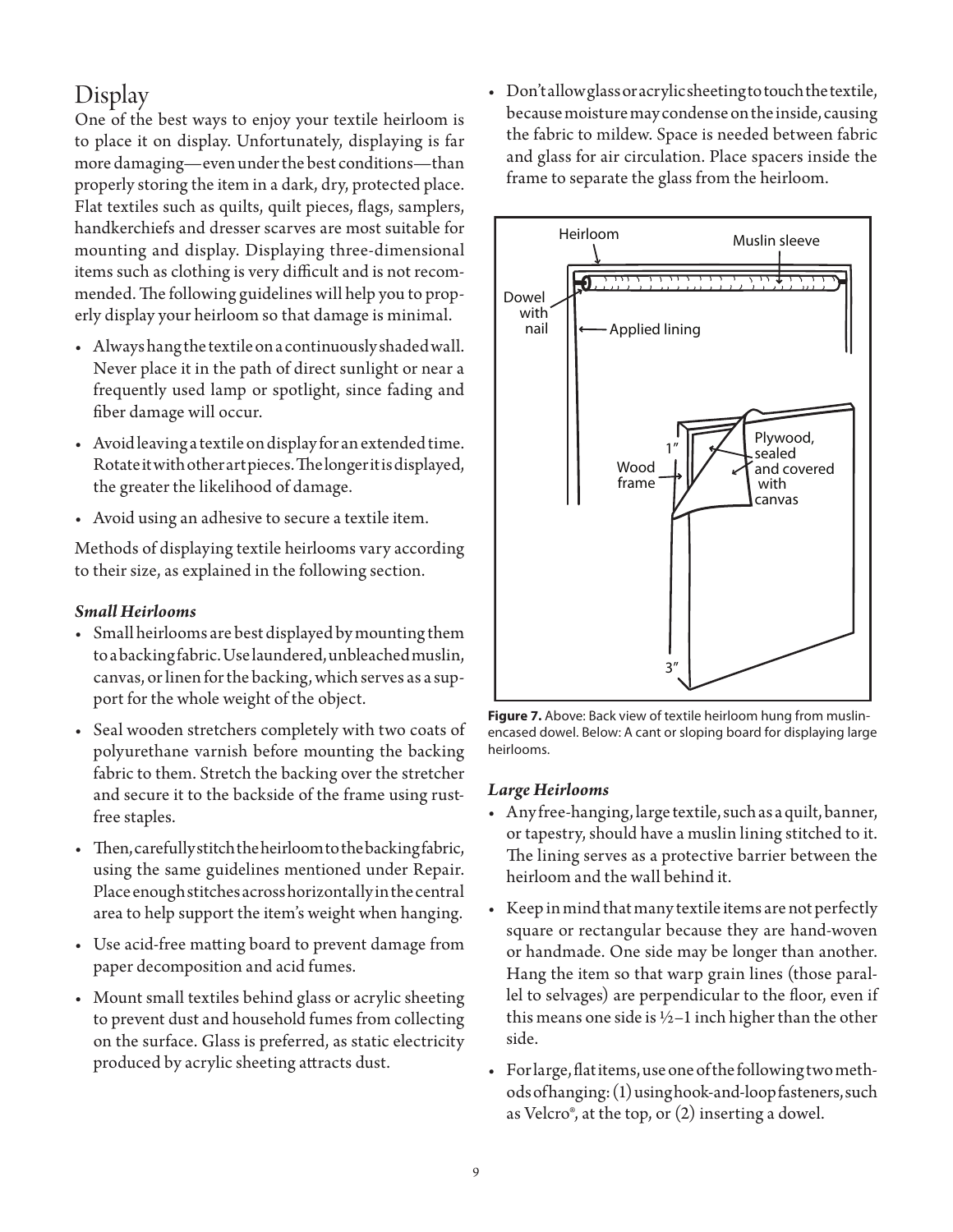- The "soft" or loop side of the fastener can be stitched to the lining, and, if necessary, through the textile heirloom itself. The "burr" or hook side can be attached with rust-proof staples to a mounting board. Inch-wide strips are good for lightweight fabrics, and 2- to 4-inchwide fasteners can be used with heavy fabrics.
- Handstitch from the backside through the fastener, the attached muslin lining, and the textile. Remember to stitch into the "open" spaces between yarns. Stitches should be ¼-inch apart on the front, but they may be ½-inch apart on the back.
- • When using a wooden dowel for hanging, first seal it with two coats of polyurethane. Then make a sleeve of muslin, like a casing, for the dowel. Stitch across the top and bottom of the sleeve, through both the lining and the textile item. The sleeve and dowel should both be 1 inch shorter than the width of the textile hanging. Nails can be inserted into each end of the dowel in order to fasten a wire for hanging.
- • Forheavierwallhangingsandbanners,a*cant* or slanted board helps to relieve the weight and stress due to gravity. Build a sloping frame with the top one inch and the bottom three inches away from the wall. Use plywood as a face over the entire frame. Seal all wood surfaces with two coats of polyurethane, then cover with heavy prewashed cotton duck or canvas. Pull the fabric around to the back side and secure to frame with rust-free staples. Next, using a curved needle, mount the textile to the fabric backing of the surface.

## Recording Information

## about Your Textile Heirloom

- Record valuable information about your own textile heirloom. The fond memories you have regarding the maker of your quilt or baby sweater may not be known by anyone else. Even other family members may forget.
- • Written information should include a description of the textile, including fiber content, style, and color; the maker of the textile heirloom; the name and age of the wearer of the item; when and where it was worn; and any special events related to the heirloom.
- A recipe card with details written in pencil, not ink, would be appropriate for this information. Remember, paper ages and becomes acidic, so do not place the card directly on the textile. Neither should straight pins, safety pins, or adhesive tape be used. One method used by museums is to write the information in indelible ink (a laundry pen will do) onto a piece of white twill tape or muslin and loosely baste to the heirloom.
- • Always make a record of any special care given the heirloom, such as the wet-cleaning or detergent cleaning procedures, and keep that with the garment also.
- • A sketch of front and back views with comments on any worn, damaged, or stained areas is quite helpful.

## As Makers of Tomorrow's Heirlooms

Here is a suggestion to those of you currently doing handwork for yourself, family members or friends, whether it be knitting, needlepoint, rug hooking, quilting, appliqué, or textile painting. As the artist who made these lovely items, get in the practice of signing and dating your work. An old quilt or coverlet heirloom signed and dated by the maker is now very valuable and serves as an indisputable record of its age, maker, and region. For you, it may be as simple as working your name and date inconspicuously into the design, stitching it on the back with embroidery thread, or using an indelible ink pen to write on cotton twill tape which is then basted to the object. Another nice way of identifying the object is with printed labels saying "handmade by (your name)," to which you might want to add the date and place you live.

With a little special care, your textile heirloom of yesterday or tomorrow will be preserved for many years to come. Your conservation efforts will reward you and future generations with a treasured link to your family's heritage.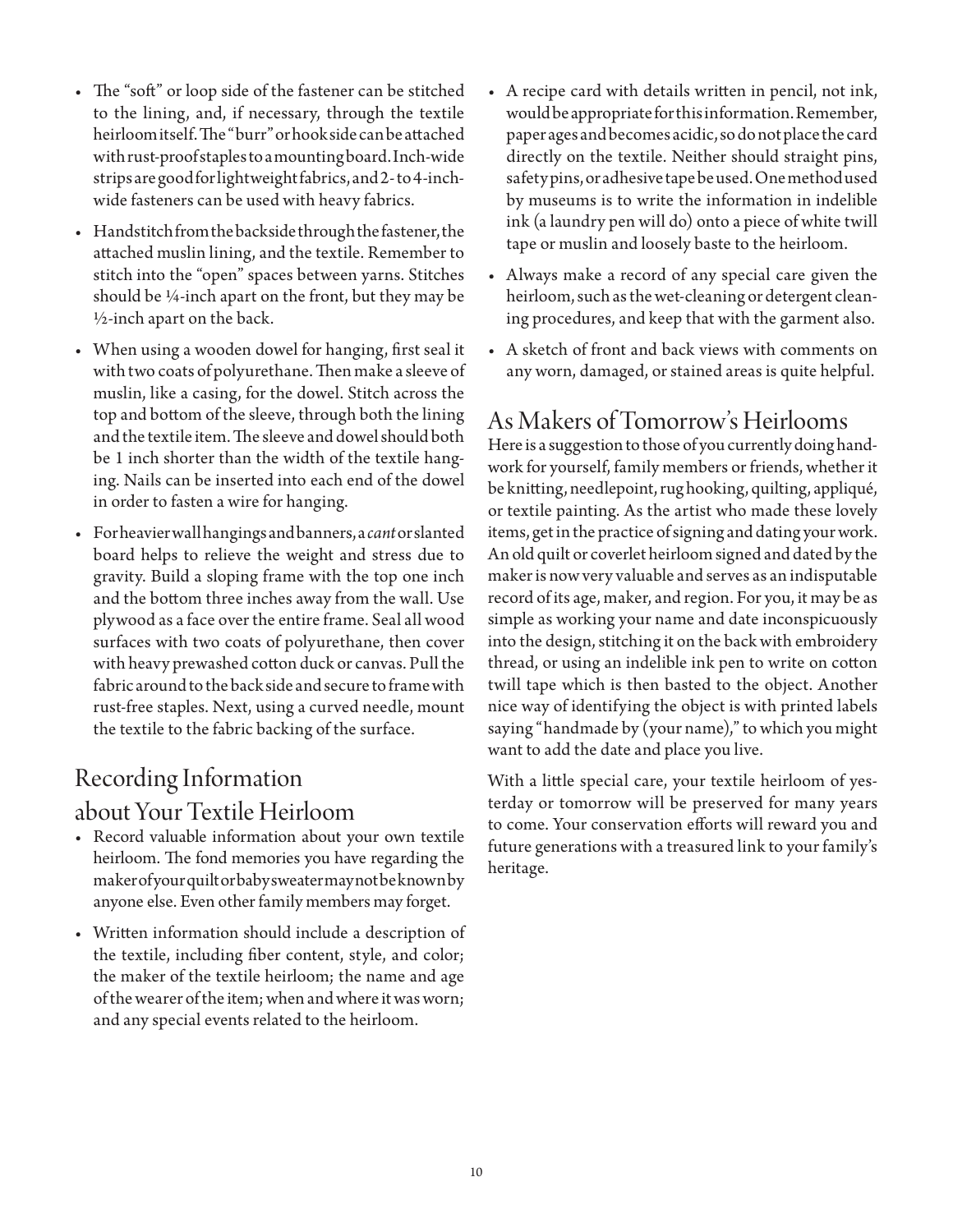Resources For special help or advice, write to:

Museum Reference Center

Consumer Information Program Smithsonian Institution Washington, DC 20560

#### The Textile Conservation Center 800 Massachusetts Avenue North Andover, MA 01845 Telephone: 617/686-0191

For archival and acid-free storage products, contact:

Gaylord Brothers P.O. Box 4901 Syracuse, NY 13221-4901 <www.gaylord.com>

### The Hollinger Corporation

9401 Northeast Drive Frederiscksburg, VA 22301 <www.hollingercorp.com>

#### **Further Reading**

- Mailand, H.F., Alig, D.S. *Preserving Textiles: A Guide for the Non-specialist*. Indianapolis Museum of Art, 1999.
- Ordonez, M.T. Y*our Vintage Keepsake: A CSA Guide to Costume Storage and Display*. Texas Tech University Press, 2001.

#### **References**

- Dirks, K. How to care for your Antique Textiles. *Handweaver and Craftsman*. January 1978, OO.40-41.
- Dirks, K. Storing a Collection, Large or Small. *Journal of Home Economics*, May 1976, pp.8-10.
- Fikioris, M. Textile Cleaning and Storage. *Museum News*, September/October 1976, pp. 13-18.
- Keck, C. Care of Textiles and Costumes: Adaptive Techniques for Basic Maintenance. Technical Leaflet 71. Nashville: American Association for State and Local History, February 1974.

Mailand, H. F. *Considerations for the Care of Textiles and Costumes*. Indianapolis: Indianapolis Museum of Art, 1978.

Majewski, L. On Conservation. *Museum News*, January 1973, pp.10-11.

- McHugh, M. C. Wet-Cleaning Coverlets. *Shuttle, Spindle and Dyepot*, June 1970, pp.6-7.
- Nylander, J. G. Care of Textiles and Costumes: *Cleaning and Storage Techniques*. Technical Leaflet 2. Nashville: American Association for State and Local History, February 1984.
- Reagan, B., J. Chiao-cheng, and N. Streit. Effects of Microwave Radiation on the Webbing Clothes Moth and Textiles. *Journal of Food Protection*, August 1980, pp. 658-663.
- Rice, J. W. Principles of Textile Conservation Science, Part V: The Characteristics of Soil and Stain Encountered on Historic Textiles. *Textile Museum Journal*, December 1964, pp. 8-17.
- Smithsonian Museum Conservation Institute. How to Handle Antique Textiles and Costumes. Updated September 2006, retrieved on June 20, 2007, from [www.si.edu/mci/english/learn\\_more/taking\\_care/](http://www.si.edu/mci/english/learn_more/taking_care/handletex.html) [handletex.htm](http://www.si.edu/mci/english/learn_more/taking_care/handletex.html)l.
- Smithsonian Institution. Encyclopedia Smithsonian. Hints on Storing Antique Textiles in the Home. N.d., retrieved on June 20, 2007 from [www.si.edu/Ency](http://www.si.edu/Encyclopedia_SI/nmah/antqtext.htm)[clopedia\\_SI/nmah/antqtext.htm.](http://www.si.edu/Encyclopedia_SI/nmah/antqtext.htm)
- Smithsonian Institution. Encyclopedia Smithsonian. Care of Victorian Silk Quilts and Slumber Throws. N.d., retrieved on June 20, 2007 from [www.si.edu/](http://www.si.edu/Encyclopedia_SI/nmah/vicquilt.htm) [Encyclopedia\\_SI/nmah/vicquilt.htm.](http://www.si.edu/Encyclopedia_SI/nmah/vicquilt.htm)

Brand names and products are used as examples for illustration only. Endorsement of these brands or products is not intended or implied. Nor, is any discrimination against those not mentioned, shown or used intended or implied.

*LoErna Palmer Simpson, Assistant Professor of Textiles (Retired) 1984*

#### *Adapted for use in Kentucky by:*

*Bette Jo Dedic and JoAnn Hilliker, Extension Specialists for Clothing and Textiles, retired.*

*Revised by:*

*Marjorie M. Baker, M.S., Extension Associate for Clothing and Textiles*